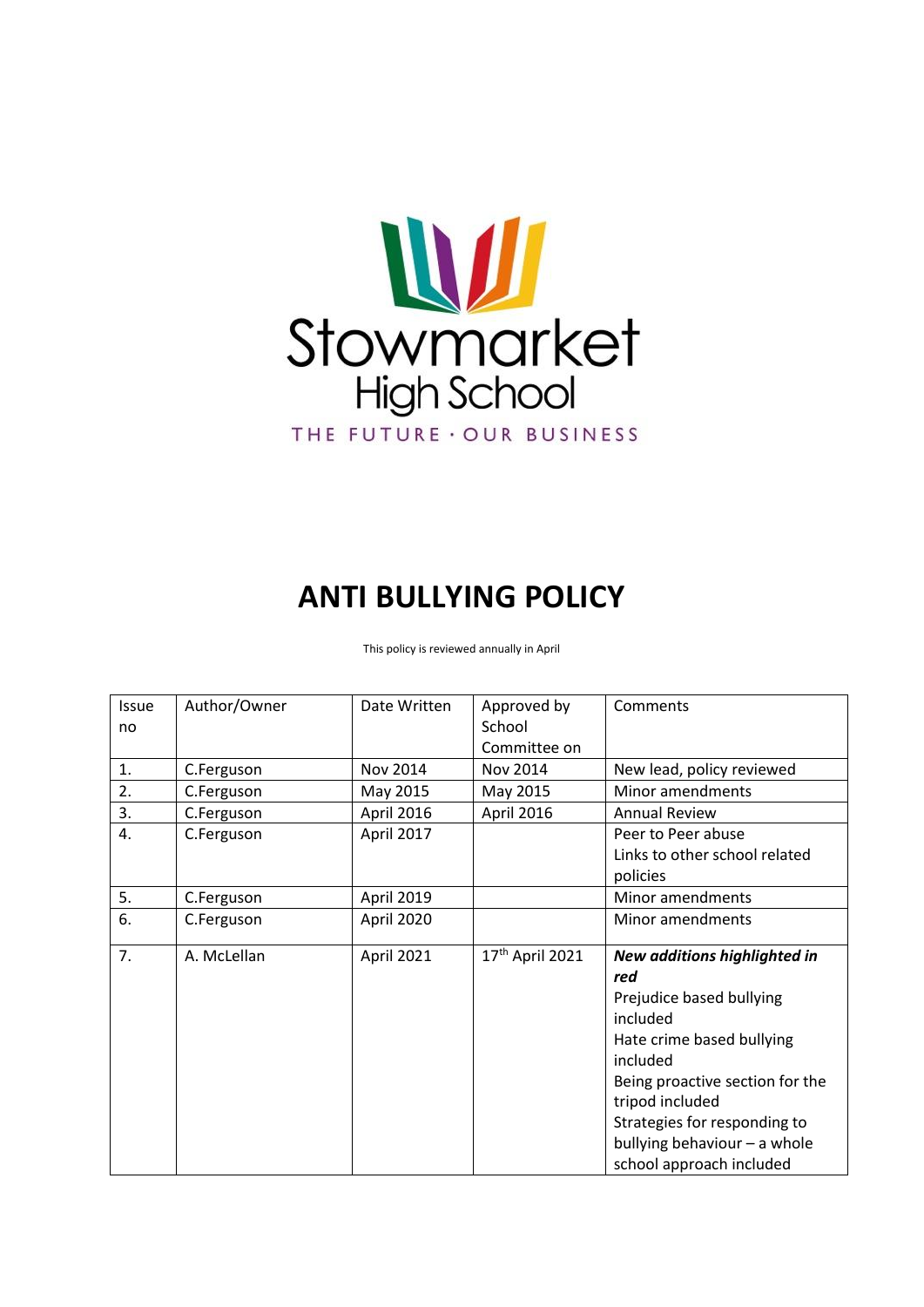# **Index**

| P <sub>3</sub> | Rationale, aim, school's approach and definition                                              |
|----------------|-----------------------------------------------------------------------------------------------|
| P4             | Where and why? Types of bullying                                                              |
| P5             | Staff roles, finding the facts, supporting the victim and the bully                           |
| P <sub>6</sub> | First approach Strategies for responding to bullying behaviour $-$ A Whole<br>School Approach |
| P <sub>9</sub> | How we get to know about bullying                                                             |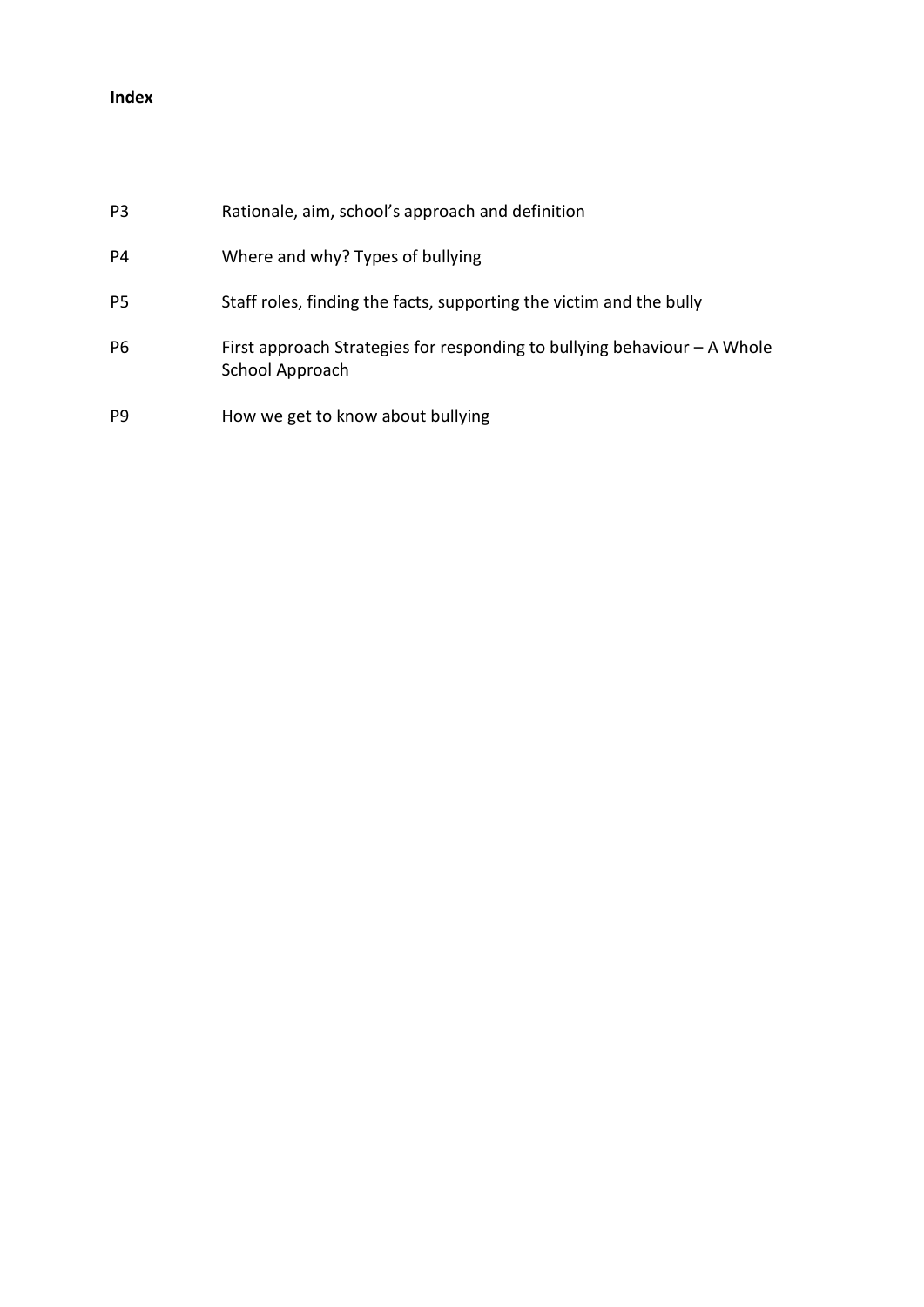# **Rationale:**

This school is committed to providing a caring, friendly, safe, positive and inclusive environment for all students and staff so that they can work in a relaxed and secure atmosphere. Bullying of any kind is unacceptable in our school.

# **Aim**:

To show the school's approach to bullying with a strong emphasis on how we try to prevent it happening as well as how we deal with it if it does occur.

#### **School's Approach:**

Our approach is based on the following:

- We aim to make the school one in which bullying rarely occurs
- We need to work to prevent bullying in the first place
- We need to support the victim in dealing with the problem
- We need to work with the bully to prevent them continuing to behave unacceptably
- Our aim must be to prevent the bullying that is more important that punishing the bully and this means we sometimes have to take a softer line than we might wish to, in order not to cause more problems for the victim
- We encourage students to tell us; our approach is that: "In this school it's alright to tell, and, as we tell parents and students: "If we know about a problem we can probably solve it; if we don't know about it we definitely can't."

It's the Headteacher's and Assistant Headteacher's (Pastoral) responsibility to make sure the actions listed below are being followed, through ensuring that all Heads of Year, Assistant Heads of Year, tutors and staff know the action we take.

# **Our definition of bullying:**

Bullying is unwanted, aggressive behaviour among school aged children that involves a real or perceived power imbalance. The behaviour is repeated, or has the potential to be repeated, over time. Bullying should not be seen as friends falling out, although that can on occasion escalate into a bullying situation. It can be:-

- Undermining confidence
- Name calling
- Threatening
- Extorting money
- Damaging property/belongings
- Graffiti or spreading rumours about the victim
- Abusive phone calls/text messages/emails/messages/pictures on the internet
- Turning others against the victim
- Pushing/kicking/shoving/hitting
- Forcing the victim to do something they don't want to
- Getting the victim into trouble
- Stealing their belongings
- Consistent criticism designed to put someone down
- Unpleasant references on internet/chat lines/social media
- It can be a one-off situation or it can be a gradual build up over time.

The above list is not exhaustive.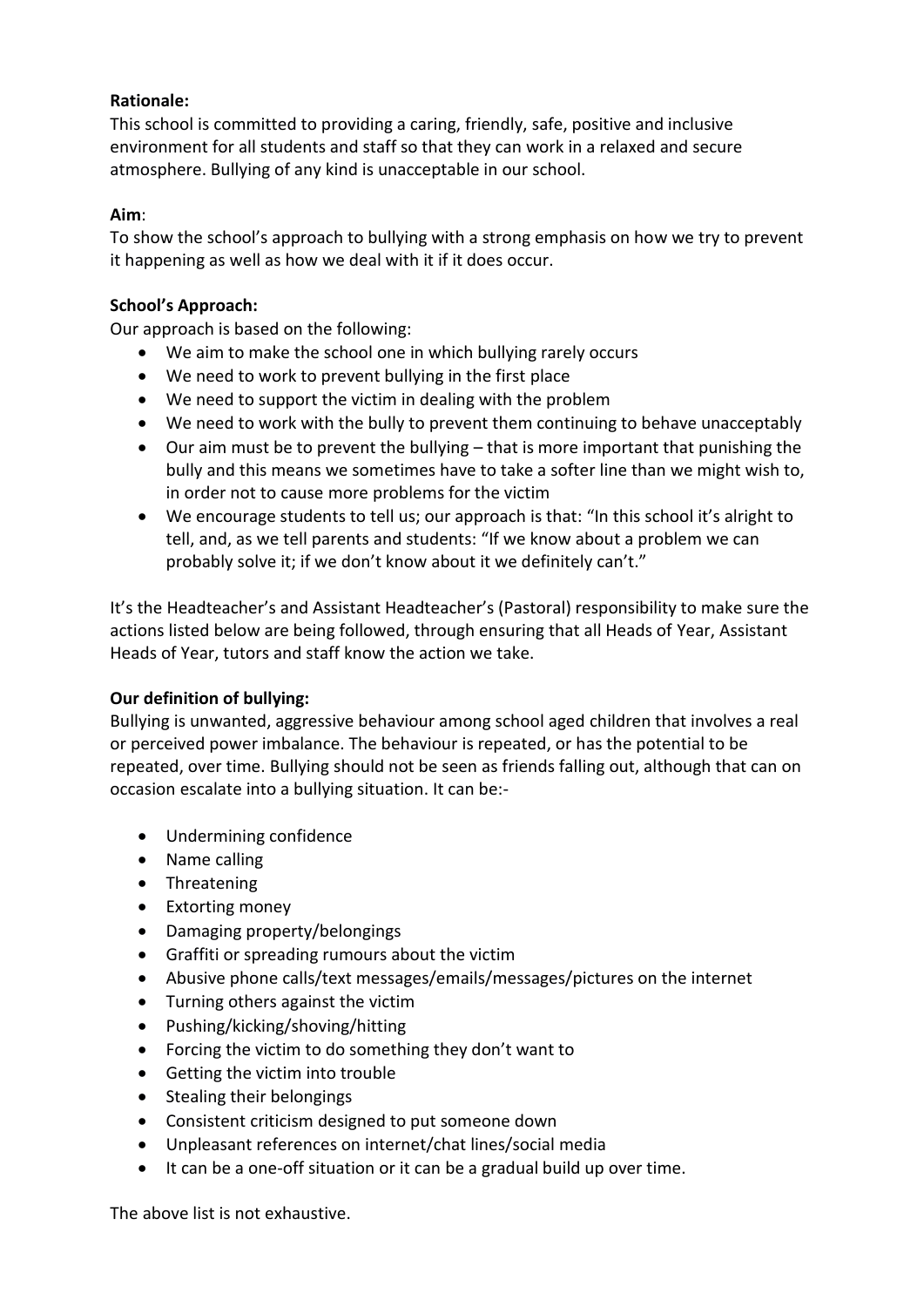# **When/where is bullying likely to take place in relation to our students?**

- On the bus
- Walking to and from school
- Walking around the school between lessons
- Lunch time/break time both within the building and on the fields particularly vulnerable places are toilets, classrooms when staff aren't around
- In lessons and registration
- At home and/or outside school, especially through the use of mobile phones, email and on the internet through social media or gaming.

Remember it can happen at any age, including after students leave us when they no longer have the protection of the school, it's therefore important to show students how to develop strategies that prevent bullying happening and how to deal with it if it does occur.

# **Why does bullying happen?**

- $\bullet$  If a student is in any way different and/or lacks confidence about that difference especially for homophobic comments, comments about being seen to be too clever or very weak, or if someone is overweight
- If the bully and victim are of different cultures (ethnic minorities, travellers), beliefs or peer groups
- When a student falls out with her/his friends
- $\bullet$  If a student looks or acts vulnerable
- If there's anything unusual about a student's looks
- If a student is dirty or smells
- If a student has low self-esteem both the victim and bully will often have low selfesteem
- Family feuds that come into school
- Dislike that builds up over time especially if it's fuelled by friendship groups on both sides
- When a bully feels threatened by the power or popularity of another student; or if they are jealous of another student
- When the bully is unhappy about something, maybe at home, and they take out their aggression on more vulnerable people
- When a bully has learnt the power of bullying from being bullied themselves and decides to exert that power
- If someone is showing off.

# **We recognise that different types of bullying include:**

*Physical* – hitting, kicking, spitting, tripping someone up, stealing/damaging someone's belongings, etc.

*Verbal* – name-calling, insulting a person's family, threats of physical violence, spreading rumours, constantly putting a person down

*Emotional/psychological* – excluding someone from a group, humiliation.

*Racist* – insulting language/gestures based on a person's actual or perceived ethnic origin or faith, name-calling, graffiti, racially motivated violence

*Sexual* – sexually insulting language/gestures, name-calling, graffiti, unwanted physical contact

*Homophobic* – insulting language/gestures based on a person's actual or perceived sexuality, name-calling, graffiti, homophobic violence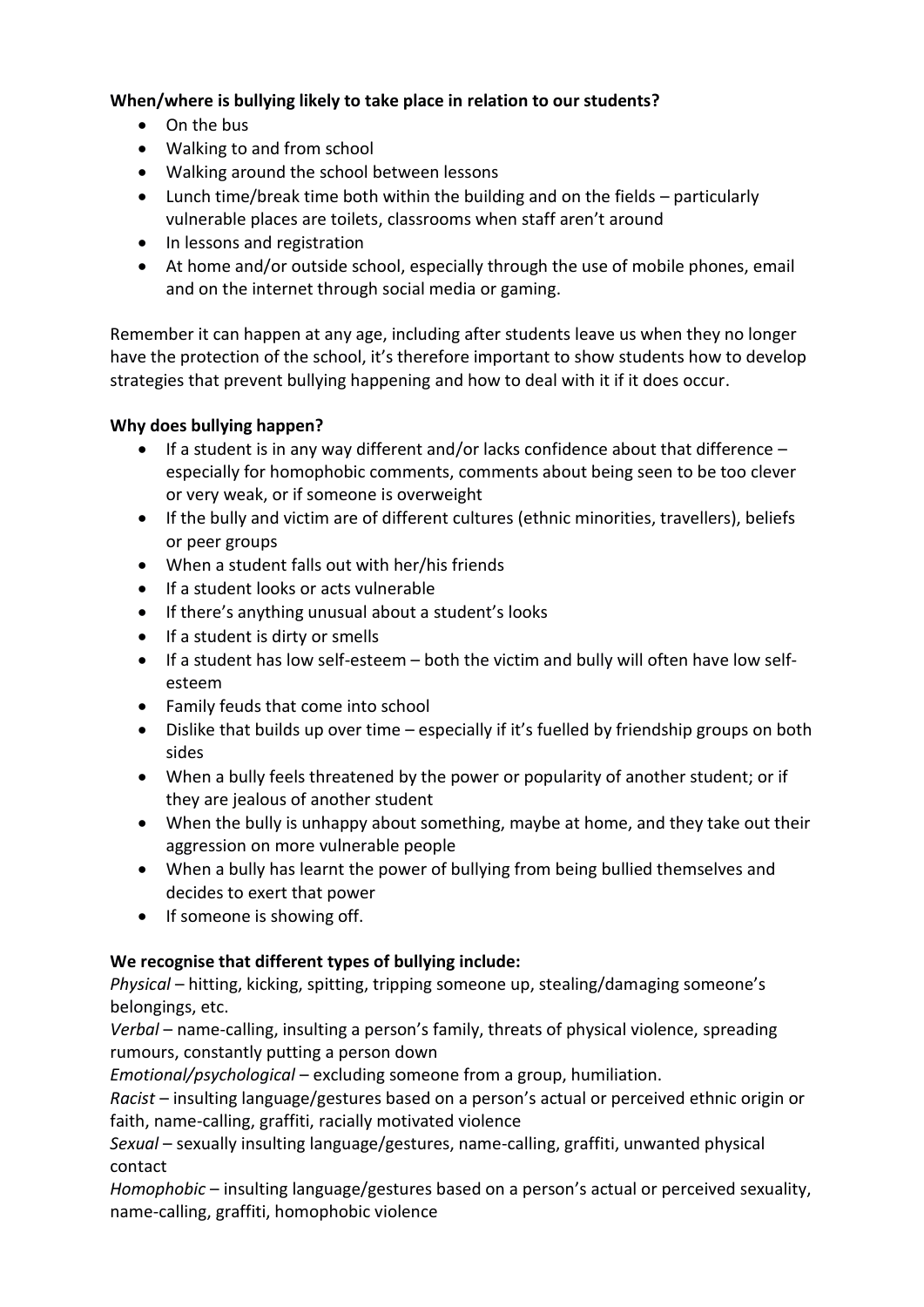*Cyber* – bullying by text message, bullying on the internet (in chat rooms, on bulletin boards and through instant messaging services), hate websites.

*Peer to Peer* - Children and young people may be harmful to one another in a number of ways which would be classified as peer on peer abuse.

#### **Prejudice-based bullying**

Bullying is often motivated by prejudice against particular groups, on the grounds of ethnicity, religion and belief, sex, gender identity, sexual orientation or disability. It might be motivated by actual differences, perceived differences or as a result of association with someone else. We record these forms of prejudiced based bullying by their type. This is in recognition that these groups are protected by the Equality Act 2010 because of the prejudice experienced by some groups in the wider society. We also recognise that there are others groups of children and young people who may be vulnerable to bullying including children that are in care, young carers or those with mental health issues. We recognise therefore that we sometimes have to look at developing specific work or practice to prevent bullying of groups of students.

#### **Prejudice based / hate incident**

This is a one-off incident which is perceived by the victim or any other person, to be motivated by hostility, prejudice or ignorance, based on a person's perceived or actual ethnicity, gender, disability, religion, beliefs, sexual orientation or gender identity or their association with someone from one of these groups. These can also include indirect prejudice driven behaviour that is not targeted at one individual. The impact of this expression of prejudice against an equality group whether intentional or not can be damaging and must therefore be responded to as a prejudice based or hate incident. Oneoff incidents are not bullying, however we record prejudiced based incidents using the above definition. At Stowmarket High School we recognise the impact that prejudice can have on students.

#### **Being proactive**

Bullying can seriously damage a young person's confidence, sense of self-worth and future mental health and students will often feel that they are at fault in some way. Students may not realise they are being bullied because of their age or special educational need. Students that are being bullied may show changes in behaviour, such as becoming shy and nervous, feigning illness or taking unusual absences. There may be evidence in learning patterns, lacking concentration or truanting from school. These signs and symptoms may indicate other problems, but bullying is considered a possibility and will be investigated. Therefore, like other safeguarding issues, staff aim not wait to be told of bullying to raise their concerns. We are also aware that some groups of students may find it harder to report bullying than others. For example, black and minority ethnic pupils might feel that reporting racism will put their friendship groups at risk. Wherever possible and appropriate, we will involve those who are experiencing bullying in finding the solutions.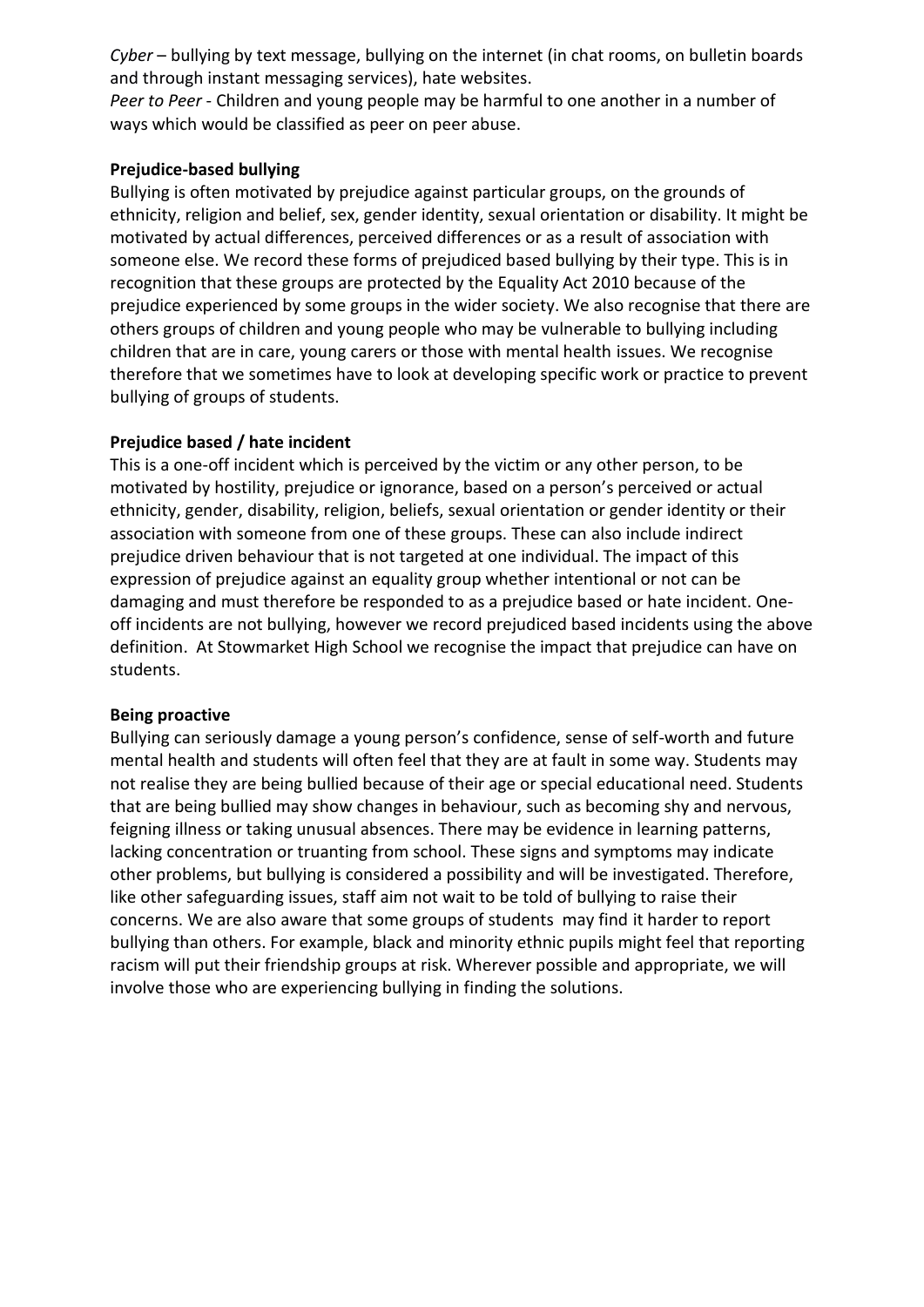# **Strategies for responding to bullying behaviour – A Whole School Approach**

# **Reporting bullying**

Early identification of bullying is the most effective way of minimising bullying behaviour and the effects on the person being bullied. We also acknowledge that the perpetrator needs to understand that their behaviour is unacceptable. This student(s) will need support to change their behaviour and explore the underlying reasons for bullying. Students are encouraged to report any harmful or hurtful behaviour, even if they are not sure whether it is bullying. They are encouraged to report for themselves or for their friends. They can do this through:

- Speaking to their form tutor
- Speaking to another trusted adult in the school community
- Speaking to a parent/carer who may then contact the school
- Speaking to a friend and asking the friend to help tell an adult

# **Responding to bullying**

All students have a role to play to intervene to support their peers (if it is safe to do so) and to report bullying by:

- Alerting an adult in school to any concerns
- Talking to their friends about the situation

All of us have a responsibility to avoid encouraging or inciting bullying and to not stand by and let someone else be harmed.

# **Advice for students (if you have been bullied)**

- If you feel able to and it is safe to do so, ask the bully to stop, ignore it, say no and walk away
- Try not show you are upset or angry, but remember this is not your fault
- Tell a friend what is happening and ask for their support
- Tell a trusted adult in or out of school (ask a friend to go with you if it helps)
- Do not delete evidence of online bullying as it can be used as evidence
- It is possible the situation will take time to resolve, but unless you tell someone, we cannot help you – and we can make sure you are safe

# **Advice for Parents and Carers**

- Listen and talk to your child about the situation and discuss and agree next steps.
- Contact your child's Head of Year if you are worried or concerned
- Monitor social networks/computer use
- Reinforce the value of good behaviour

# **Staff:**

All staff will be expected to:

- Promote an environment that is constructive and safe for all students through their own practice and actions
- Follow the procedures set out in this policy when they are dealing with bullying
- Work in cooperation with colleagues, students, parents/carers, staff from other organisations in the local community and the School Committee to combat bullying.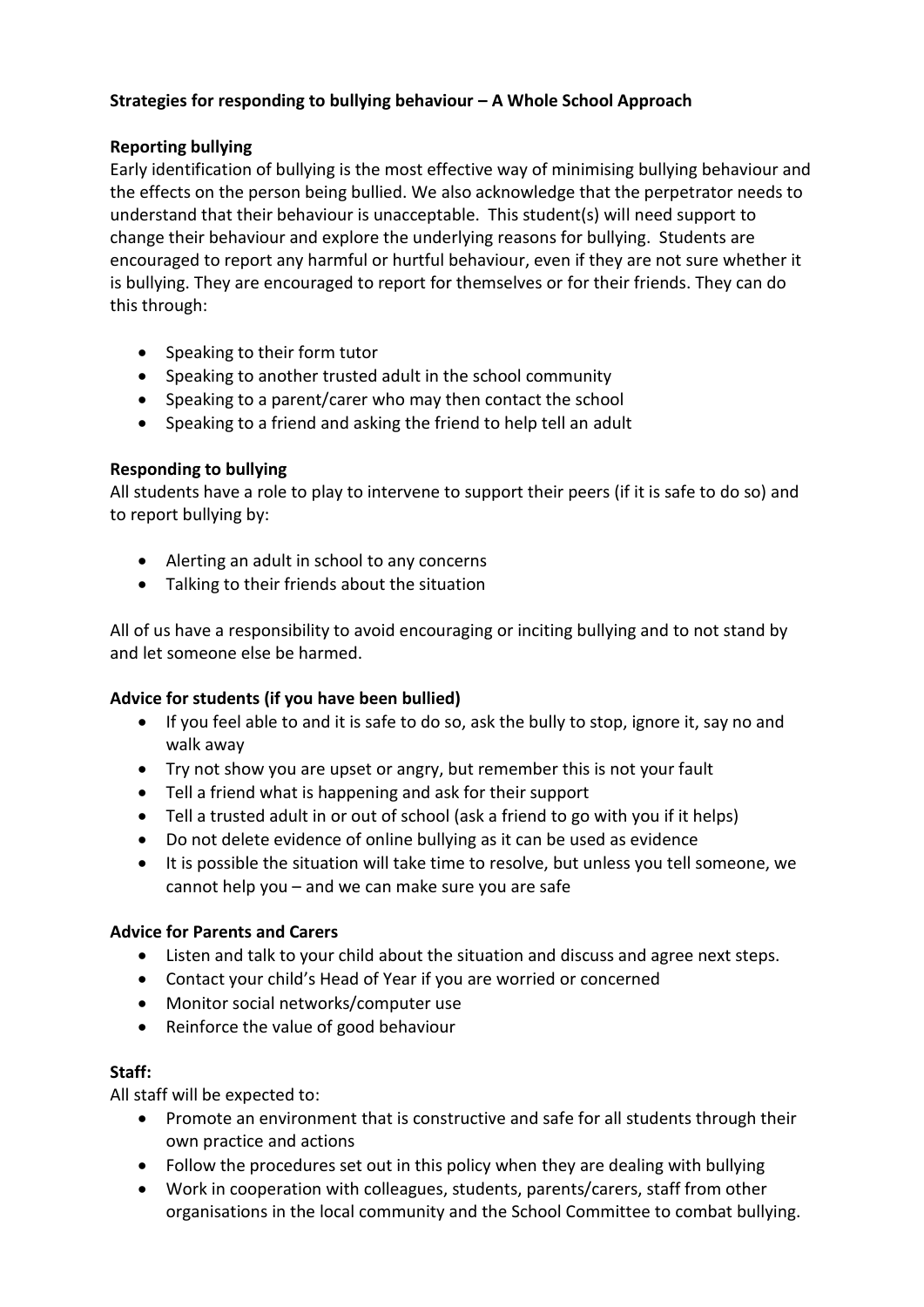# **Find out the facts from the victim:**

- Check if anyone else witnessed it
- Check with the victim what they would like us to do
- Find out the facts from the victim and any witnesses. Talk to the alleged bully to find out their account of the incident/s. Then ask why they have behaved that way and explain the consequences and expected future behaviour
- Sometimes it's appropriate to talk to the two together, especially if it's a falling out based on a misunderstanding, to try and put things right
- Give the bully a warning, from a member of staff (often the pastoral staff), that it is never to happen again and if it does there will be serious consequences
- Contact parents of the bully
- Contact parents of the victim and outline what support we can offer.

# **Set up strategies to support the victim:**

- Arrange help sessions via meetings with pastoral staff or online help websites
- Give them a mentor
- Consider the use of Restorative Practice
- Encourage the victim to keep a daily log that can be shown to the year team so any incidents can be dealt with promptly. If they are handed in each day, this means any problems can immediately be followed up. These are usually given out for up to three weeks
- Pair up to a member of staff so that they've got a safe haven to go to at any point in the school day
- Give them a "time out" card if they need one (it will stipulate where the student can go) so they can leave at any point if they are upset without having to explain
- Allow them to phone home if they need to once a day or whenever
- Regular phone calls home to check all is well. Always phone three weeks after the initial report to see how things are
- There may well be a reason why the victim is bullied which we can support them with e.g. clothes, smell, hanging onto groups who don't want them
- Ensure the incident is written up in both the victim's and the bully's file
- Record all incidents on Go 4 Schools and our Bully Log which allows us link incidents together and monitor the situation in the future.
- Depending on the level of the bullying, work with the bully to try to stop them behaving in a similar way. A lot of bullies will have very low self-esteem, and will often have difficult home circumstances. They too may benefit from a mentor. They might also benefit from something like online help websites.
- If the bully continues with their action then we will step up the action that we take. At this point the gentle approach disappears, though our aim still needs to be to stop the bullying, and therefore we need to find time to reason with the students as well as sanctioning them – deprive them of lunchtimes, break time, keep them with us at registration, take them away from their tutor group and/or place them with AHOY/HOY/SLT. If the problem is on the bus, they could be removed from the bus, initially for a few days. (See below for the next step if there is still no improvement).

We will consider a tutor group change if the bullying is within a form group. Sometimes however it can work well if you get the rest of the tutor group on the side of the victim, and they will look out for the victim.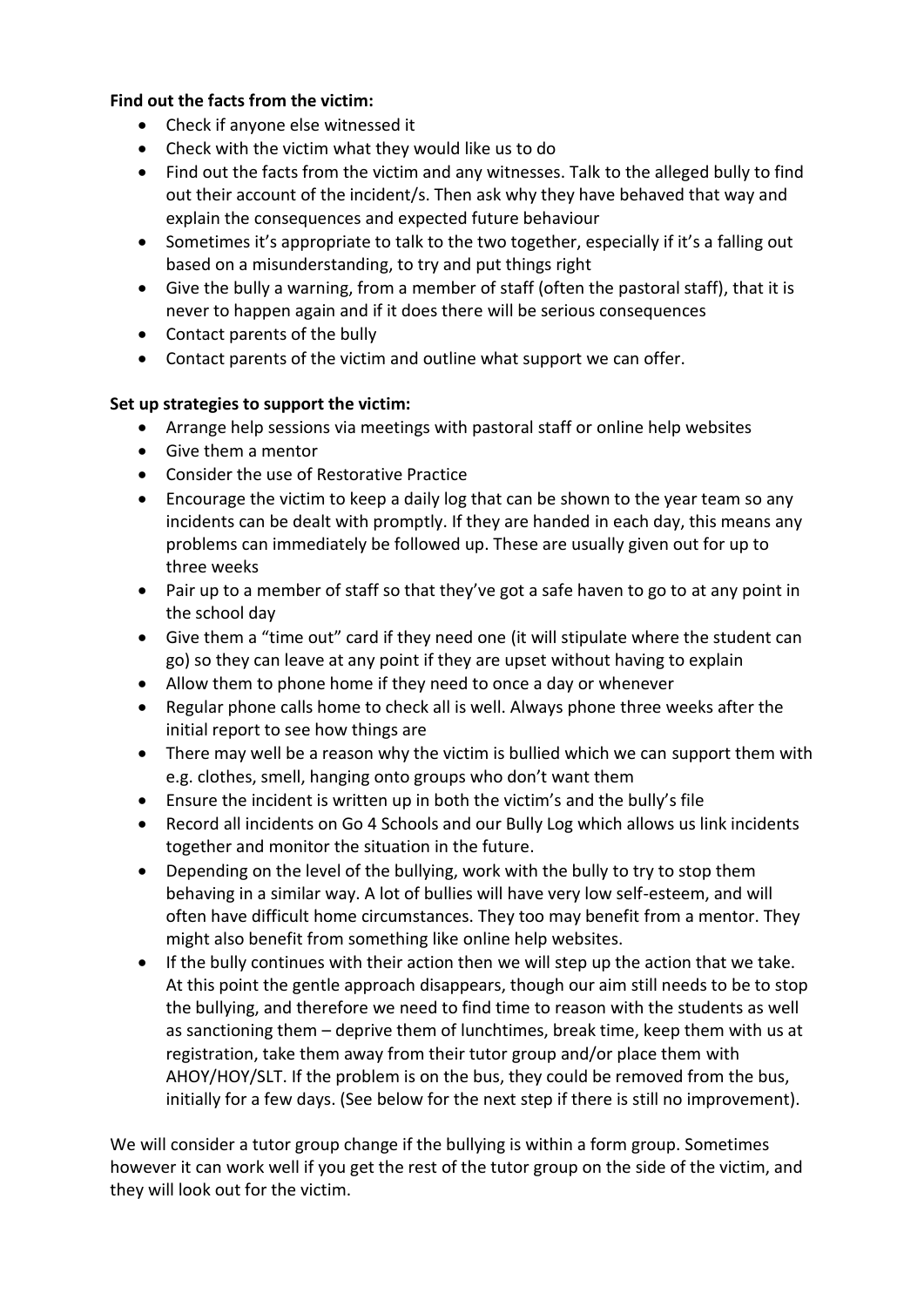Throughout the process check that the victim is aware of what is happening and that they are OK. Watch out for the bully getting others in her/his form, or other friends, to act against the victim.

The sanctions need to get progressively more demanding. They may be kept after school so they can't go home at the same time as the victim. They may go into Supervised Exclusion. They may be excluded for a lengthy period from the bus. We will exclude the bully, permanently if necessary (or apply for a managed move) if they continue to impact on the health and safety of others.

With incidents outside school, we encourage parents to let the police know. Sometimes we'll speak to the students to try to calm things down, sometimes we contact all the families concerned to let them know what we would recommend. School will not deliver sanctions to students following incidents which occur out of school but we can help with advice.

Bullying by a teacher towards a student would be dealt with through disciplinary procedures. Bullying by a student(s) towards a teacher is dealt with in a more disciplinary way, usually by the Headteacher, as the victim is generally less vulnerable.

# **Our first approach must be preventative**

How do we try to prevent it?

- Posters around the school with lists of contacts of people both in and outside school that would help people if they were unhappy
- Being very pro-active and letting students know when we've taken serious action
- Not having areas where bullying is likely to take place e.g. cloakrooms, huge areas of lockers
- CCTV inside the building and outside focused on specific parts of the school grounds
- Assemblies throughout the year telling of our approach; there may need to be further assemblies during the year
- Tutor discussions throughout the year to focus on bullying
- Looking at the topic in the curriculum, particularly within PSHE
- During school transition we always ask if there is anyone a student doesn't want to be with to minimise the possibility of igniting previous issues.